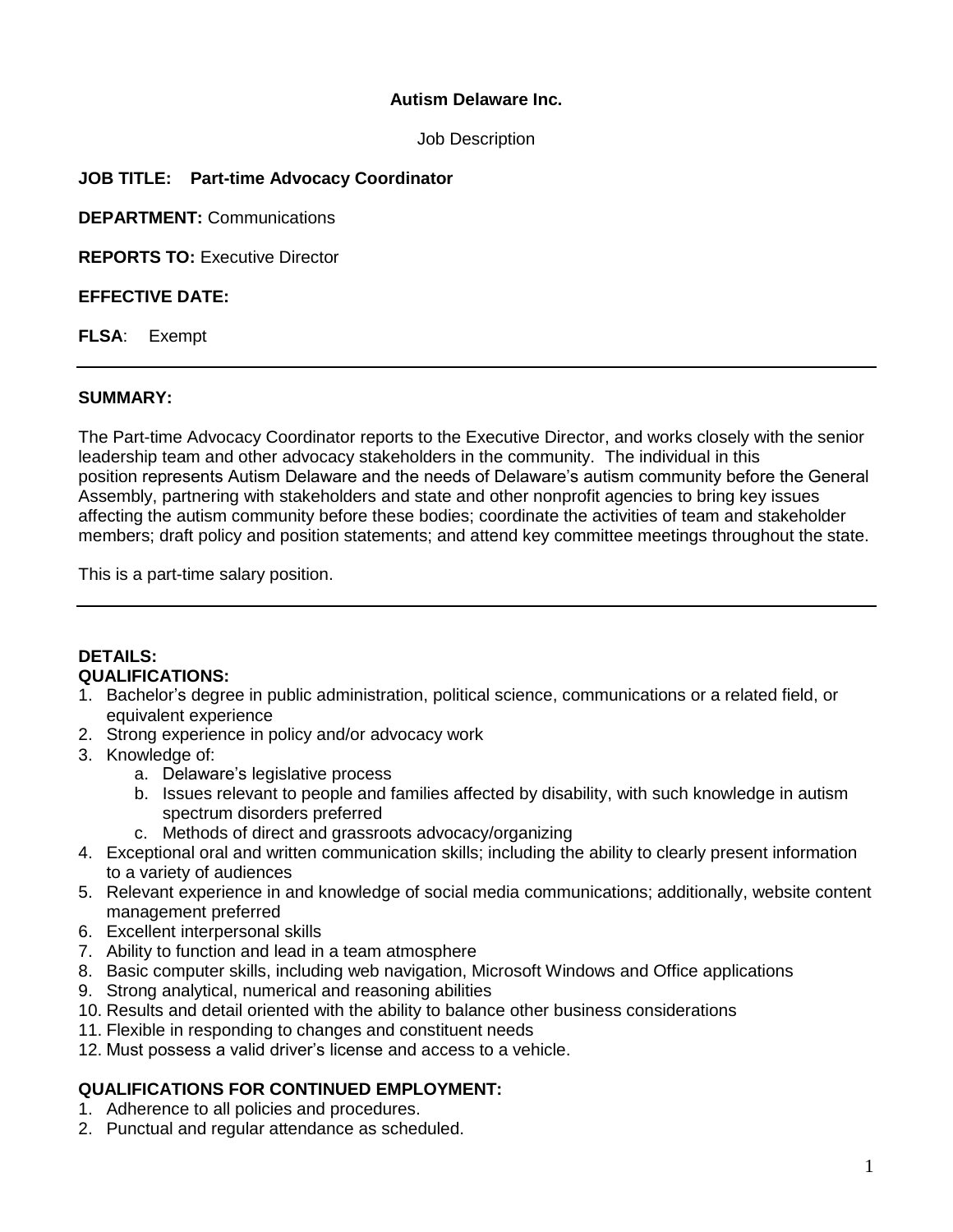- 3. Successful, safe and effective implementation of job tasks.
- 4. Knowledgeable about laws and requirements surrounding assigned work
- 5. Establishment of goals in coordination with supervisor and appropriate progress towards those goals.
- 6. This job description in no way states or implies that these are the only job duties to be performed by the incumbent. He or she will be required to follow any other instructions and to perform any other duties requested by his or her supervisor.

#### **WORKING CONDITIONS:**

This position is a salaried position. General hours of operation 8:30 to 5:00 pm. Work beyond general hours of operation is often required in order to complete job tasks. Travel to other locations to be expected.

# **JOB RELATED DUTIES**

## **ESSENTIAL FUNCTIONS:**

- **1. Monitors and responds to public policy issues in order to advocate for the needs of individuals and families affected by autism spectrum disorders in Delaware.**
	- Uses Autism Delaware's philosophy in the development and implementation of all advocacy activities.
	- Serves as Autism Delaware's key contact person on all advocacy issues and works closely with the Family Support team to identify and address key constituent concerns.
	- Collaborates with the Family Support team in all advocacy matters.
	- Identifies potential policy issues at the state, local and federal levels that may affect the Delaware autism community or the agency's operations.
	- Works with the team to identify and address issues requiring systems advocacy at every level, including DOE, DDDS, DSAMH, DVR, etc.
	- Maintains a working knowledge of state and federal laws related to autism and developmental disabilities.
	- Facilitates self-advocates' and volunteer advocates' ability to have their voices heard on the state and local level.
	- Serves on or monitors a variety of statewide committees and commissions.
	- Maintains relationships with related private agencies (e.g. AND, Easter Seals, DANA, etc.) to facilitate working partnerships on key advocacy issues.
	- Maintains contacts and builds relationships with legislators surrounding autism and nonprofit related issues.
	- Monitors legislation through committees, passage and into regulatory phases
	- Interprets the impact of legislation, regulations and system changes for Autism Delaware audiences (internal and external)

#### **2. Manages community outreach activities, striving to create a consistent message across all communications media.**

- Supports social media communications for all Autism Delaware audiences in order to engage and inform constituents.
- Responds appropriately to user comments on all social media platforms.
- Makes suggestions appropriate to altering communications activities as needed by the agency.
- Represents Autism Delaware when needed by outside media outlets, including radio and television.
- Works closely with the Executive Director, Communications Coordinator and other team members to create a consistent agency message across communications media.
- **3. Works effectively with the whole Autism Delaware team to ensure implementation of broad changes needed to better support the autism community in Delaware**
	- Represents Autism Delaware effectively